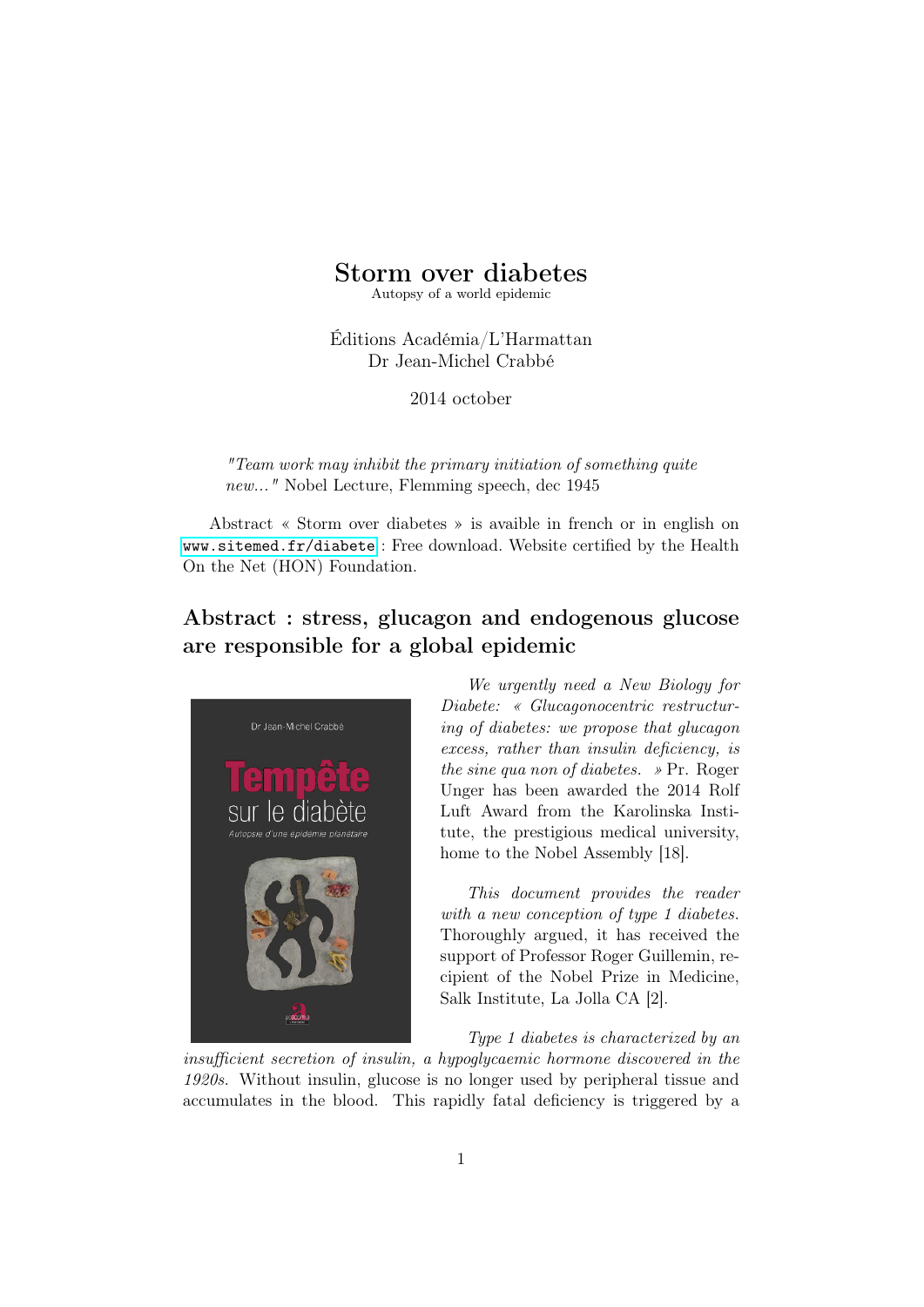progressive destruction of insulin producing  $\beta$ -cells in pancreatic islets. The destruction of these β-cells is now attributed to specific auto-antibodies. Type 1 diabetes is considered an autoimmune disease, which cause is unknown, fostered by genetic and environmental factors. The treatment consists in regularly injecting the patient with insulin they need while regularly monitoring their blood glucose level, their diet and physical activity. Usually, patients receive an educational therapy, which allows them to understand their illness and adapt their treatment. At first glance, type 1 diabetes with insulin deficiency seems easy to understand and treat [5].

"Out of the mountain came a mouse, as we say in French!" The mountain = science, research and medicine.

This simple model of diabetes is challenged, however, by a series of epidemiological, experimental, clinical and therapeutic observations. A great victory of modern medicine, diabetes is now responsible for an uncontained and costly world epidemic [22]. This epidemic is all the more serious that it affects children at an increasingly younger age [13]. Yet, diabetes is not a contagious disease. Faced with this unexplained epidemic, the role of antibodies, genetic and environmental factors has not been proven.

Furthermore, the monitoring of diabetic patients shows that their blood glucose levels do not follow the rules of classical physiology [1]. The treatment becomes complicated, it demands close monitoring of blood glucose levels with regular changes in diet and insulin dosage. Even when carefully followed, this treatment gives no guaranty as to the stability of blood glucose levels. The patient must consult many specialists, and the complications of diabetes remain unavoidable [13].

The classical model of type 1 diabetes, based on the elementary knowledge of the 1920s with the dogmas and simplifications of the period, has little evolved and ignores some recent discoveries. We are now in need of a new synthesis of the knowledge acquired over the past



<span id="page-1-0"></span>Figure 1: Experimental diabetes: glucose overload, β-cells destruction, autoantibodies and T1 diabetes [23].

decades in the areas of physiology, histopathology, neurophysiology and epidemiology.

Firstly, experimental diabetes shows that an excess of glucose can destroy insulin-producing  $\beta$ -cells – figure [1](#page-1-0) on this page. With type 1 diabetics, the role of glucose in the destruction of  $\beta$ -cells is confirmed by other observations. The examination of the diabetic pancreas under the microscope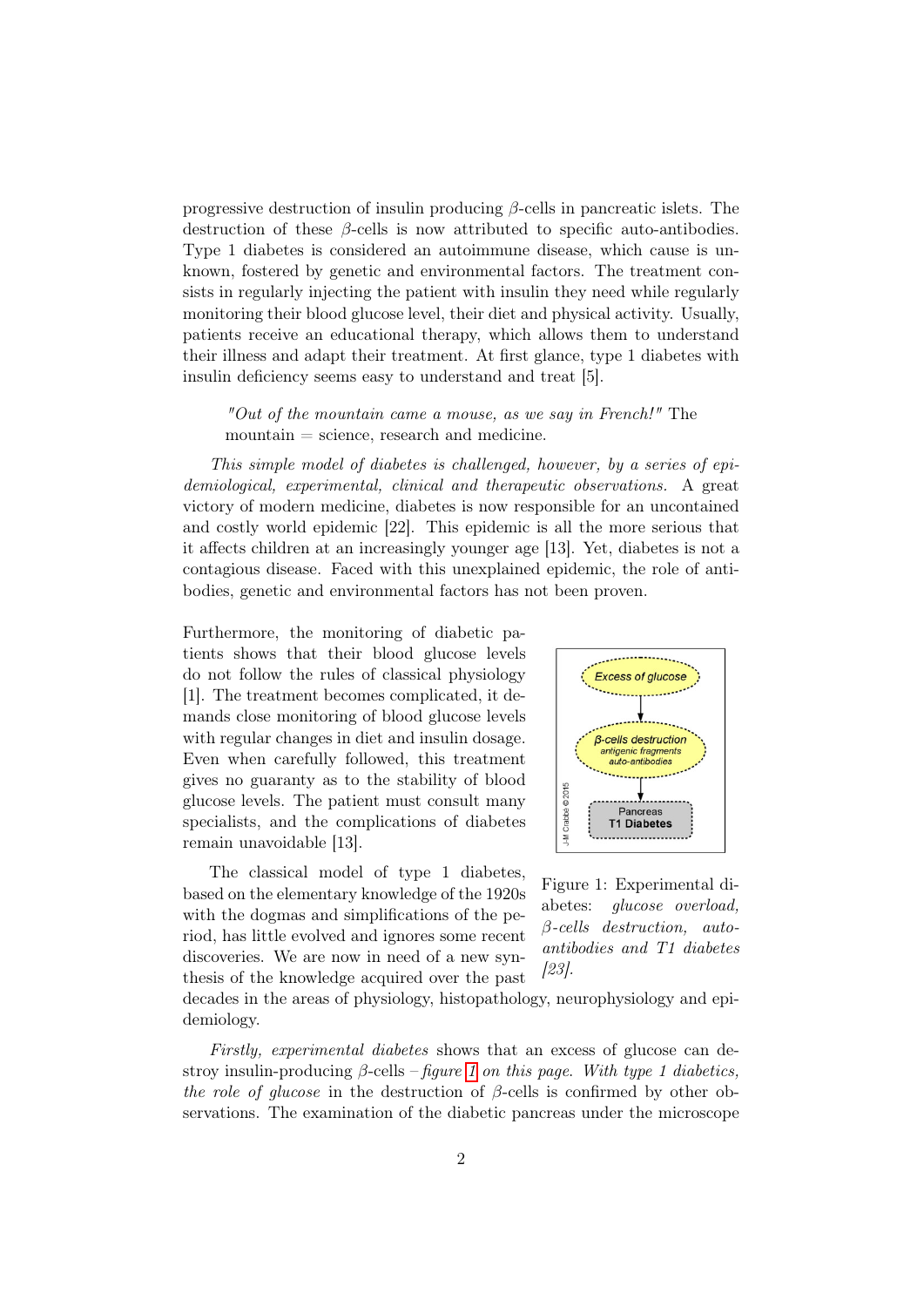shows abnormal proliferation of  $\alpha$ -cells producing glucagon, a hyperglycemic hormone – figure [2](#page-2-0) on the current page – H. Zöllinger, 1971 [23].



<span id="page-2-0"></span>Figure 2: Pancreatic islet cells – Abnormal proliferation of  $\alpha$ -cells producing  $glucagon - Argentaffin\ coloration$  [23].

« Glucagon is sine qua non condition of diabetes »: other studies confirm glucagon is playing an essential role in diabetes, see Roger Unger, Rolf Luft Award 2014:

« Diabetes is a bihormonal disease in which insufficiency of insulin is always associated with an excess of glucagon, which accounts for the hepatic overproduction of glucose and ketones in diabetes. Moreover in the absence of glucagon signaling, either due to somatostatin treatment or a glucagon receptor knockout, a complete deficiency of insulin production no longer causes hyperglycemia or ketosis.  $\triangleright$  R. Unger, 2012 and 2014 [18].

The overproduction of glucagon and glucose can explain hyperglycemia,  $\beta$ cells destruction, autoimmune reaction and other symptoms of diabetes.

Secondly, the central mechanisms capable of increasing the production of glucose have also been known since the discovery of cerebral neurohormones and the 1977 Nobel Prize [2]:

« Roger Guillemin, a distinguished professor, won the Nobel Prize in 1977 for discoveries that laid the foundation for brain hormone research. His work brought to light an entire new class of substances shown to be important for the regulation of growth, development, reproduction and responses to stress. The impact of Guillemin's studies has been profound for a variety of diseases and disorders, including thyroid diseases, problems of infertility, diabetes and several types of tumors. » <www.salk.edu/faculty/guillemin.html>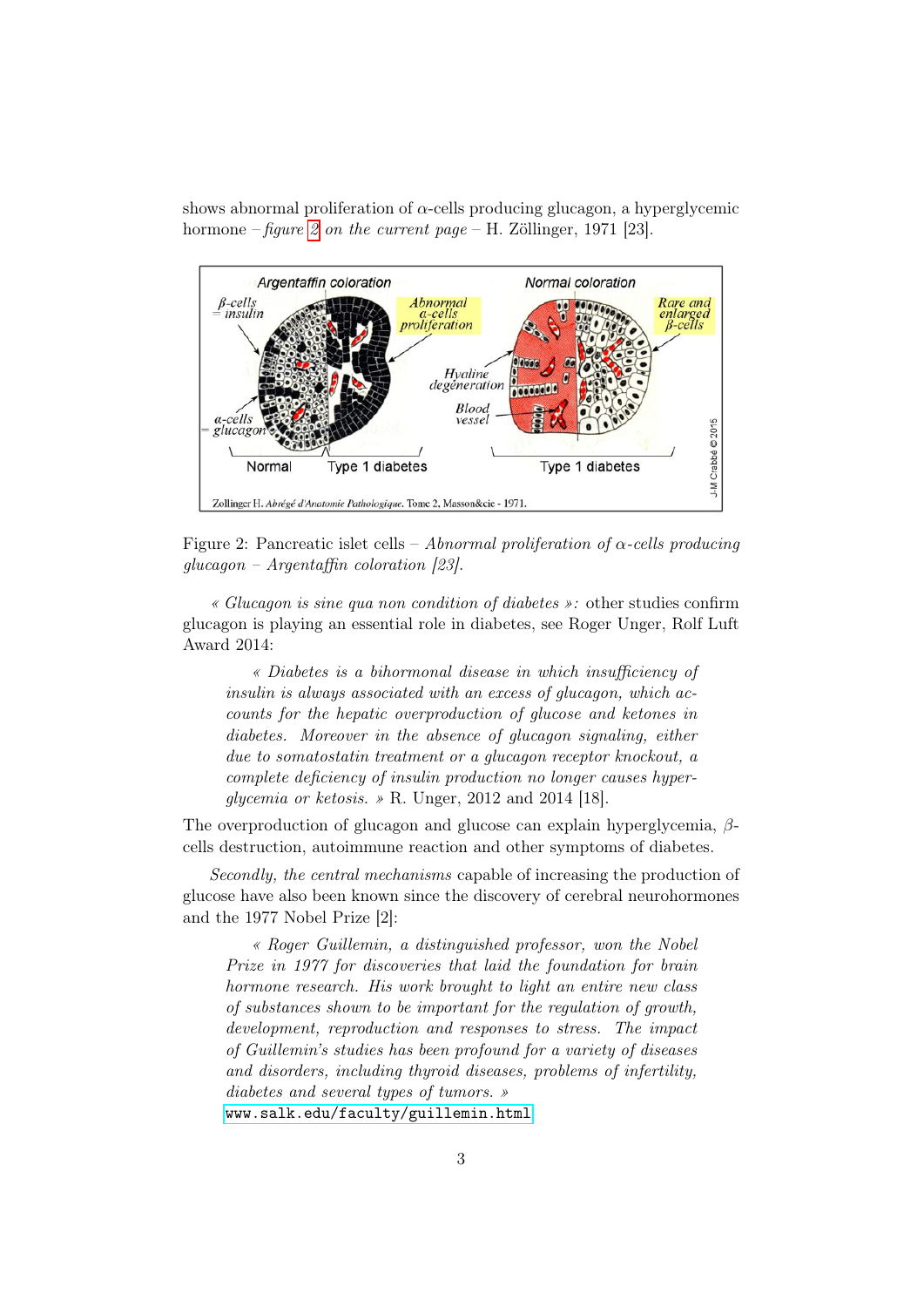In case of intense stress, the vegetative nervous system [14], the hormonal system and the neurotransmitters increase glucagon secretion and glucose production[2, 7, 10]. These systems decrease the peripheral use of glucose – insulin-resistance – they stimulate food intake and nutrient absorption. These complex interactions are diabetogenic and are in opposition to the homeostatic principle of equilibrium in glycaemia [1]. In case of intense stress, the main goal of these systems is to supply the central nervous system with enough glucose by increasing its production and by decreasing its peripheral use – see Hans Selye, Stress and General Adaptation Syndrome  $[16]$ .

Finally, epidemiological studies have identified and ranked the environmental factors linked to the diabetes and obesity pandemic:

No infectious or toxic agent and no nutritional factor have been found to be responsible for this pandemic [4, 21]. However, the global changes in lifestyle are obviously linked to the spreading of these diseases. In adults, the disappearance of traditional communities, the breach of the ancestral link between man and earth and rural depopulation have all contributed to considerable stress in direct relation to diabetes and obesity [8, 9, 13, 22].



<span id="page-3-0"></span>Figure 3: Stress and diabetes – Alarm reaction, glucagon and glucose overload, β-cells destruction, auto-antibodies and T1 diabetes...

In young children, premature weaning from breast-feeding and the breach in the mother-child relationship represent a vital stress comparable to the breach between man and Mother Earth [3, 17]. Independently of calorie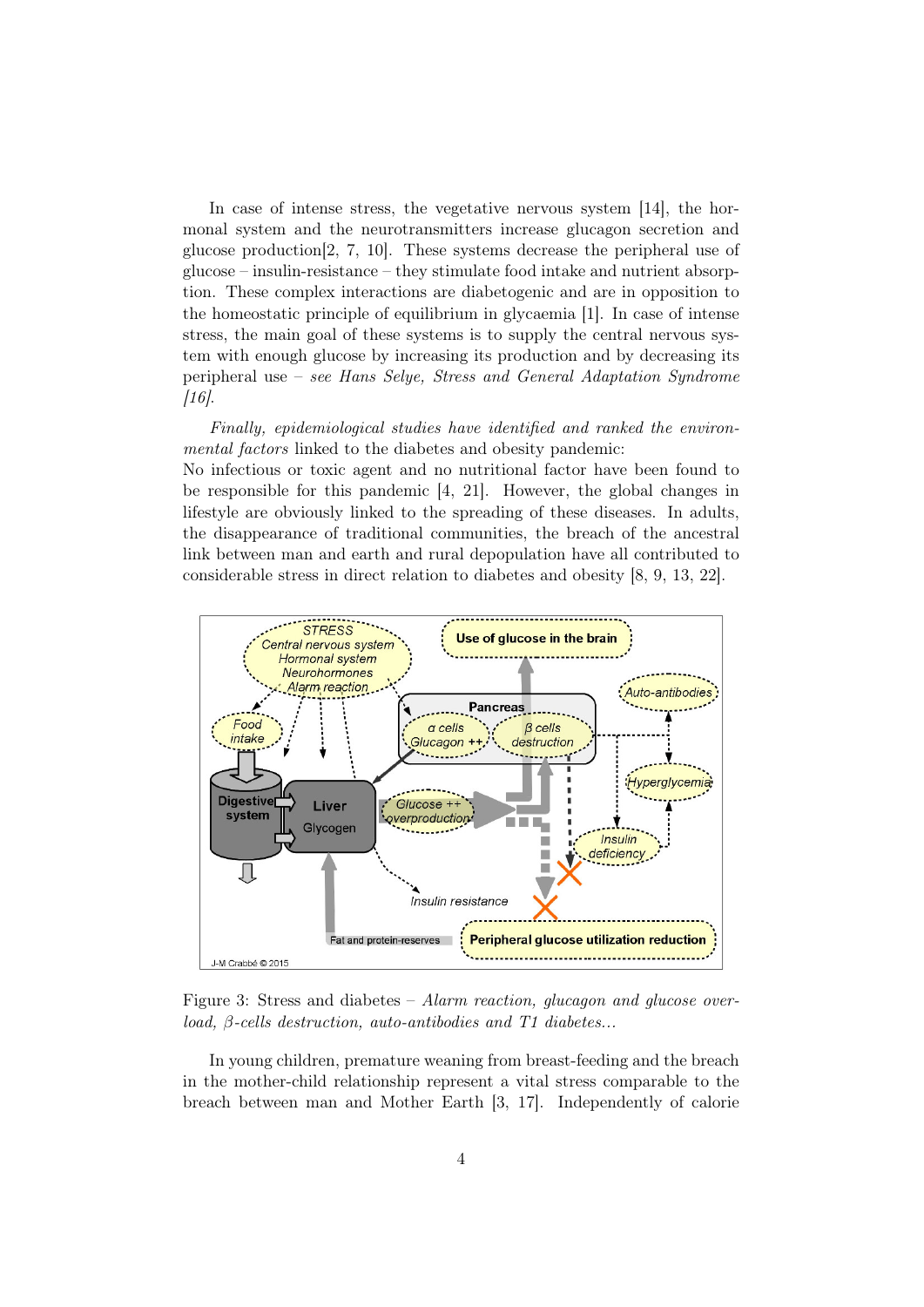requirements, this stress develops in children neuroendocrine, immune and emotional conditions conducive to diabetes and other metabolic, infectious and tumor diseases or psychological disorders [20].

Then, other toxic or infectious dietary factors, the stress of an urban lifestyle, the chronic lack of sleep and the disruption in physiological rhythms all contribute to the decompensation of diabetes or destabilize diabetes under treatment [6, 15].

Using the previous observations, we can build a new and very coherent model of type 1 diabetes in which stress and glucose production play an essential role:

Some intense stress factors trigger a warning reaction resulting in a prolonged over-production of glucagon and glucose. During a short or extended first silent phase, glucose excess progressively destroys  $\beta$ -cells. This cellular necrosis induces the appearance of auto-antibodies – figure [3](#page-3-0) on the preceding page.

Clinical diabetes appears when  $90\%$  of the  $\beta$ -cells are destroyed. Stress is also responsible for glycemic instabilities, therapeutic difficulties and organic complications connected to type 1 diabetes [1]. Taking into account stress gives an explanation as to why diabetes took epidemic proportions at the end of the 20th century. We can thus imagine new preventive and therapeutic strategies.

Some usually accepted connections concerning diabetes must be reversed: glucose in excess destroys β-cells and not the opposite; cellular necrosis induces the appearance of auto-antibodies and not the opposite.

This new model of type 1 diabetes then adjusts itself to type 2 diabetes and to obesity, two diseases, which have become epidemic and also strike the old rural populations exposed to the stress of an industrialized and urbanized lifestyle.

In type 2 diabetes, the high production of glucose is linked to a resistance to insulin that diminishes the peripheral use of glucose in favor of the central nervous system. Resistance to insulin leads to hyperglycemia with organic complications and to an evolution towards type 1 diabetes through an excess of glucose in  $\beta$ -cells.

As far as obesity is concerned, a resistance to insulin that leads to type 2 diabetes limits the sometimes-disproportionate storage of glucose in excess later. Obesity usually precedes type 2 diabetes which itself precedes diabetes by insulin deficiency.

Type 1 and 2 diabetes and obesity have a profound common origin, overlooked by classical physiology, a complex neurohormonal reaction with an over-production of glucagon and glucose – figure  $\lambda$  on the current page. This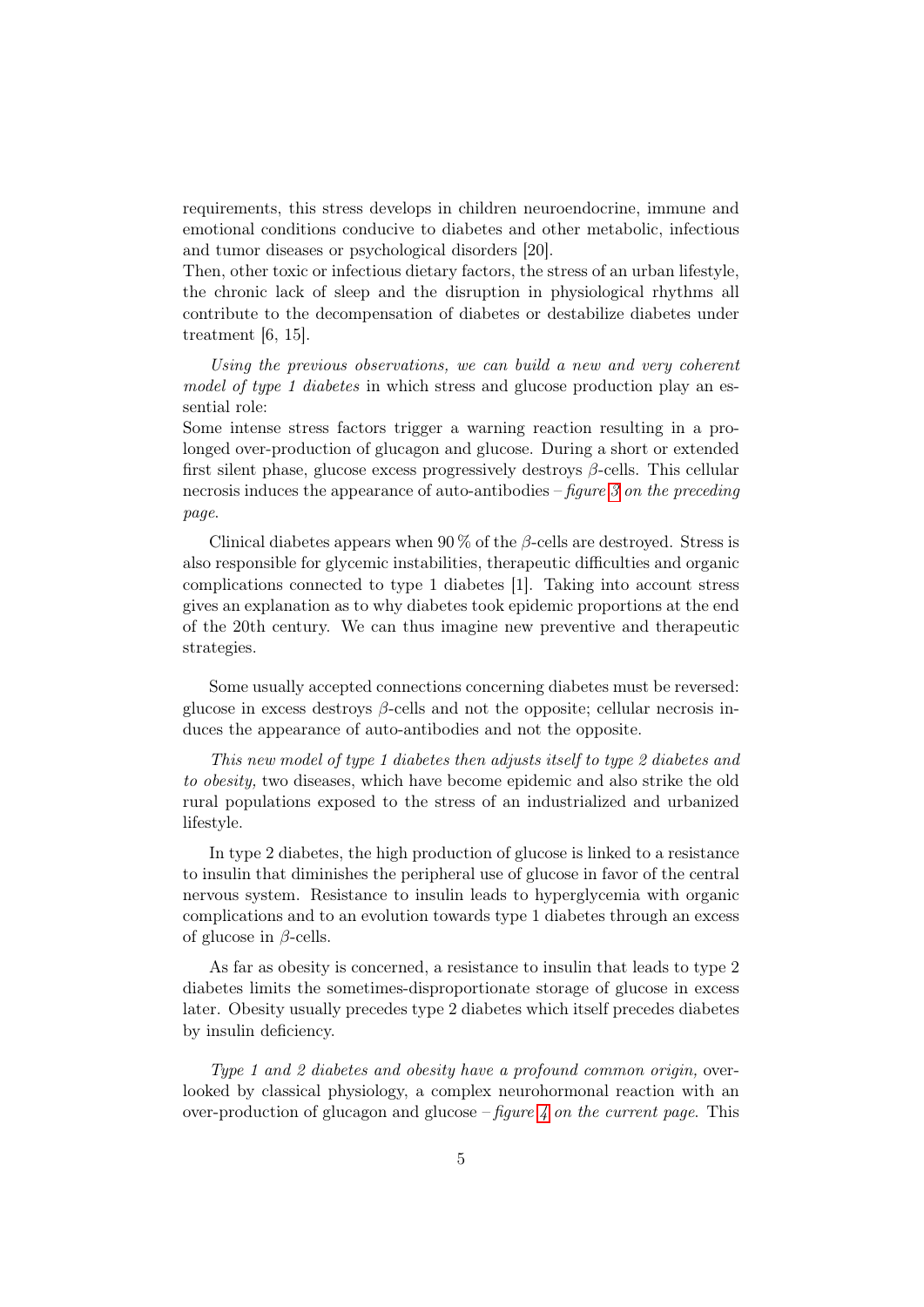

<span id="page-5-0"></span>Figure 4: Stress and diabetes – T1 diabetes, T2 diabetes and obesity have a profound common origin, overlooked by classical physiology, a complex neurohormonal alarm reaction with an over-production of glucagon and glucose.

reaction is a consequence of the stress connected to the total disruption in the lifestyle of old rural populations [3, 8, 9, 11, 13, 17]. Then, the symptomatology varies depending on the genetic characteristics of the patient, their environment and other stress factors to which they are subjected [6, 16, 20]. The same phenomenon is occurring around the world; in China for instance, after a recent massive rural exodus, about  $50\%$  of adults are prediabetic or overweight in 2013 [22].

In the modern world, various non-contagious diseases like diabetes and obesity spread on an epidemic scale, because they depend on the same lifestyle and stress factors. Thus, the epidemiology shows that resistance to insulin is, on a higher frequency, linked to cancers: the warning reaction triggered by intense stress affects glucose metabolism, immunity and carcinogenesis.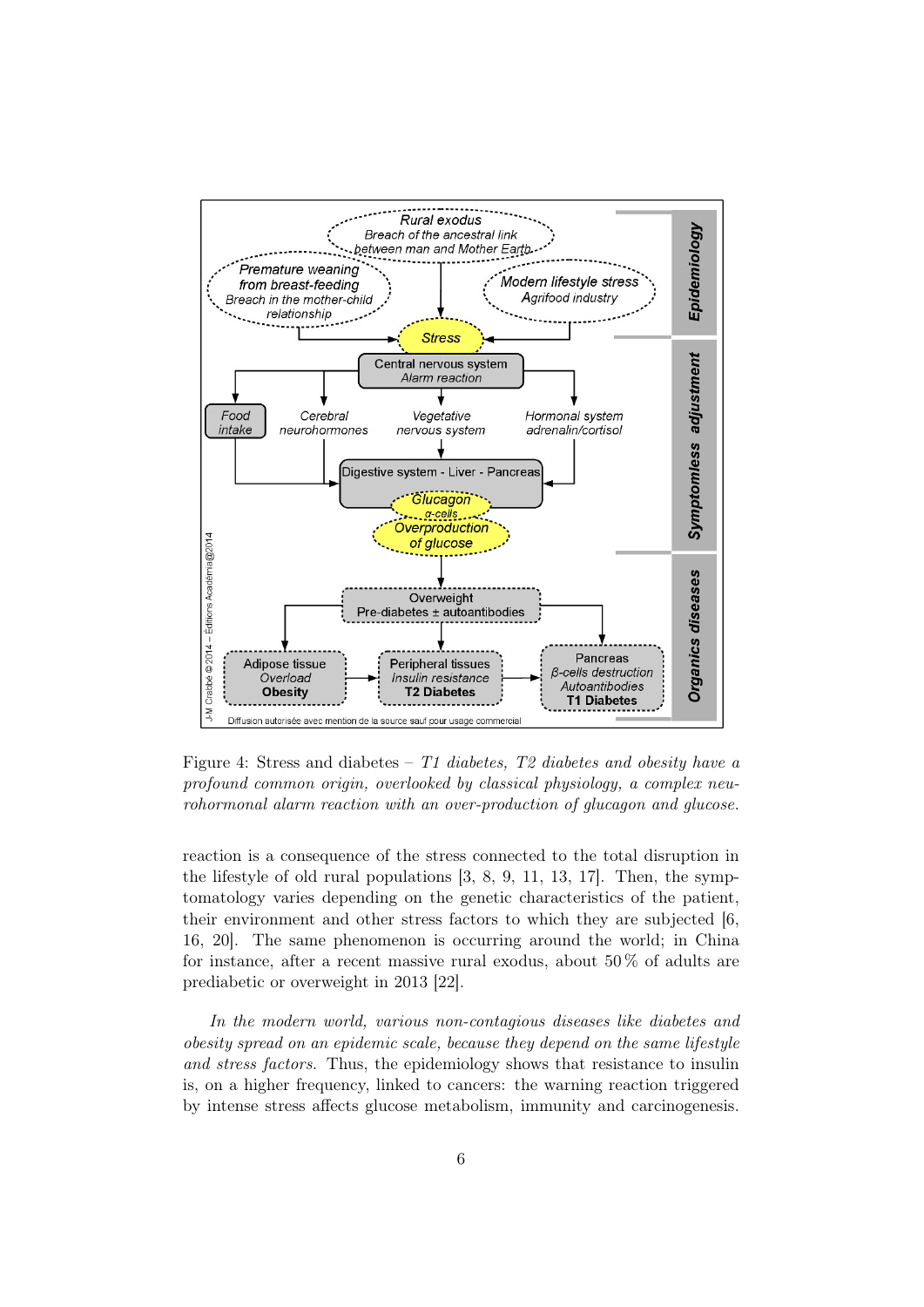The example of diabetes highlights the new leads that research and medicine must explore: study the effects of stress, the psyche and the neurohormonal functions on physiological functions and organic diseases.

Dr J.-M. Crabbé - 2014-2015

## Bibliography

The work of many researchers remains largely unimplemented, the academic medicine retaining a traditional conception of diabetes and obesity.

1. Froguel P. La découverte des gènes du diabète. Vidéo-conférence 2002 sur canal-u.tv:

« In diabetics, liver can sometimes release too much glucose, even though blood sugar is very high. »

A violation of the glucose homeostasis principle.

2. Guillemin R. Peptides in the Brain. The New Endocrinology of the Neuron. Nobel Prize in Physiology or Medicine 1977, Nobel Lectures.

3. Harder T. and all. Duration of breastfeeding and risk of overweight: a meta-analysis. Am. J. Epidemiol. 2006; 163(9): 870-2.

« Observational studies suggest a longer duration of breastfeeding to be associated dose dependently with a decrease in risk of overweight in later life... »

4. Heini A. and al. Divergent trends in obesity and fat intake patterns: The american paradox. American Journal of Medicine, 1997:

« Reduced fat and calorie intake and frequent use of low-calorie food products have been associated with a paradoxical increase in the prevalence of obesity. »

5. Inserm.fr. Diabète T1, Diabète T2 et Obésité. Dossiers d'information 2013.

6. Knutson K. and al. The Metabolic Consequences of Sleep Deprivation. Sleep Med Rev, juin 2007: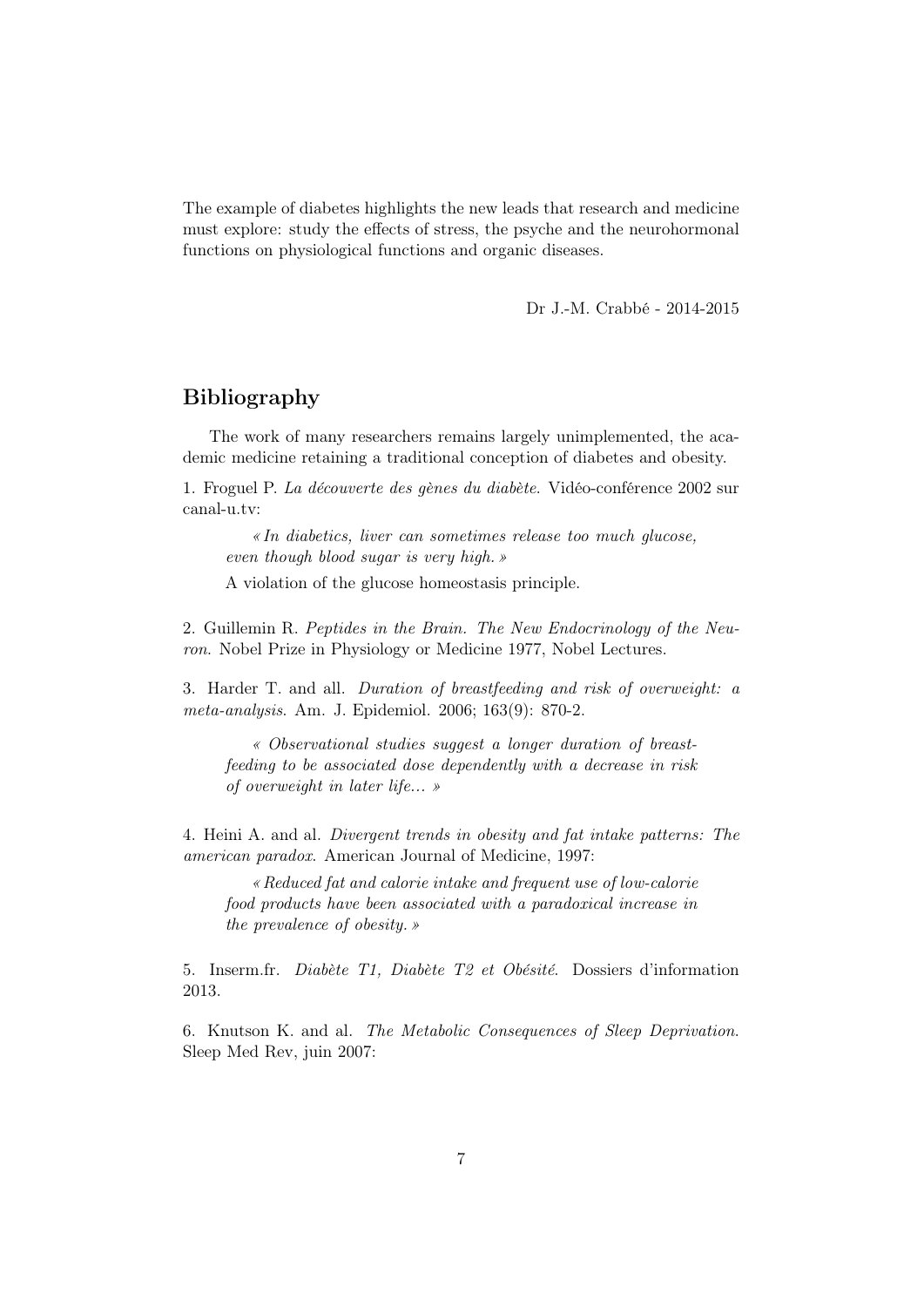« The prevalence of diabetes and obesity is increasing at an alarming rate worldwide, and the causes of this pandemic are not fully understood. Chronic sleep curtailment is a behavior that has developed over the past 2-3 decades. Laboratory and epidemiological studies suggest that sleep loss may play a role in the increased prevalence of diabetes and/or obesity. »

7. Macleod J. Nobel lecture. The Nobel Prize in Physiology or Medicine 1923:

« [...] The hyperglycaemia in itself was not sufficient to prove that the fish had become diabetic as a result of the isletectomy, for it was found, in other fish that were exposed to air for a period equal to that required for the operation (about 15 minutes), that the blood sugar rose, sometimes almost as much as in the operated ones. This asphyxial hyperglycaemia, however, was found to disappear within four days, nor while it lasted was it so pronounced as in the isletectomized fish. »  $Hypoxia \to \text{Alarm reaction} \to \text{Glucagon} \to \text{Glucose} \to \text{Hyper}$ 

8. Papoz L. Inserm. « Le diabète de type 2 dans les Dom-Tom: un effet pervers de la modernité (Dom-Tom T2 diabetes, perverse effect of modernity). » Institut de Veille Sanitaire, 20-21/2002.

glycemia.

9. Papoz L. Type 2 diabetes in the French overseas Departments and Territories, the "syndrome of Nauru". Diabetes Metab. 2002:

Diabetes epidemiae on Nauru island: « En quelques décennies, la prévalence du diabète de type 2 a atteint 40 % chez les adultes alors que la maladie était inconnue auparavant (...the disease was once unknown). »

10. Perlemuter L. Diabète et maladies métaboliques. Elsevier-Masson, 2003:

α cells: « Pour certains auteurs, il existerait au cours du diabète sucré un dysfonctionnement primitif des cellules-α sécrétrices de glucagon. »

11. Pettitt D.J. et coll. Breastfeeding and incidence of non-insulindependent diabetes mellitus in Pima Indians. The Lancet 1997:

Abstract: « Early exposure to cow's milk has been implicated in the occurrence of insulin-dependent diabetes mellitus but there is little information about infant-feeding practices and subsequent non-insulin-dependent diabetes mellitus (NIDDM). We examined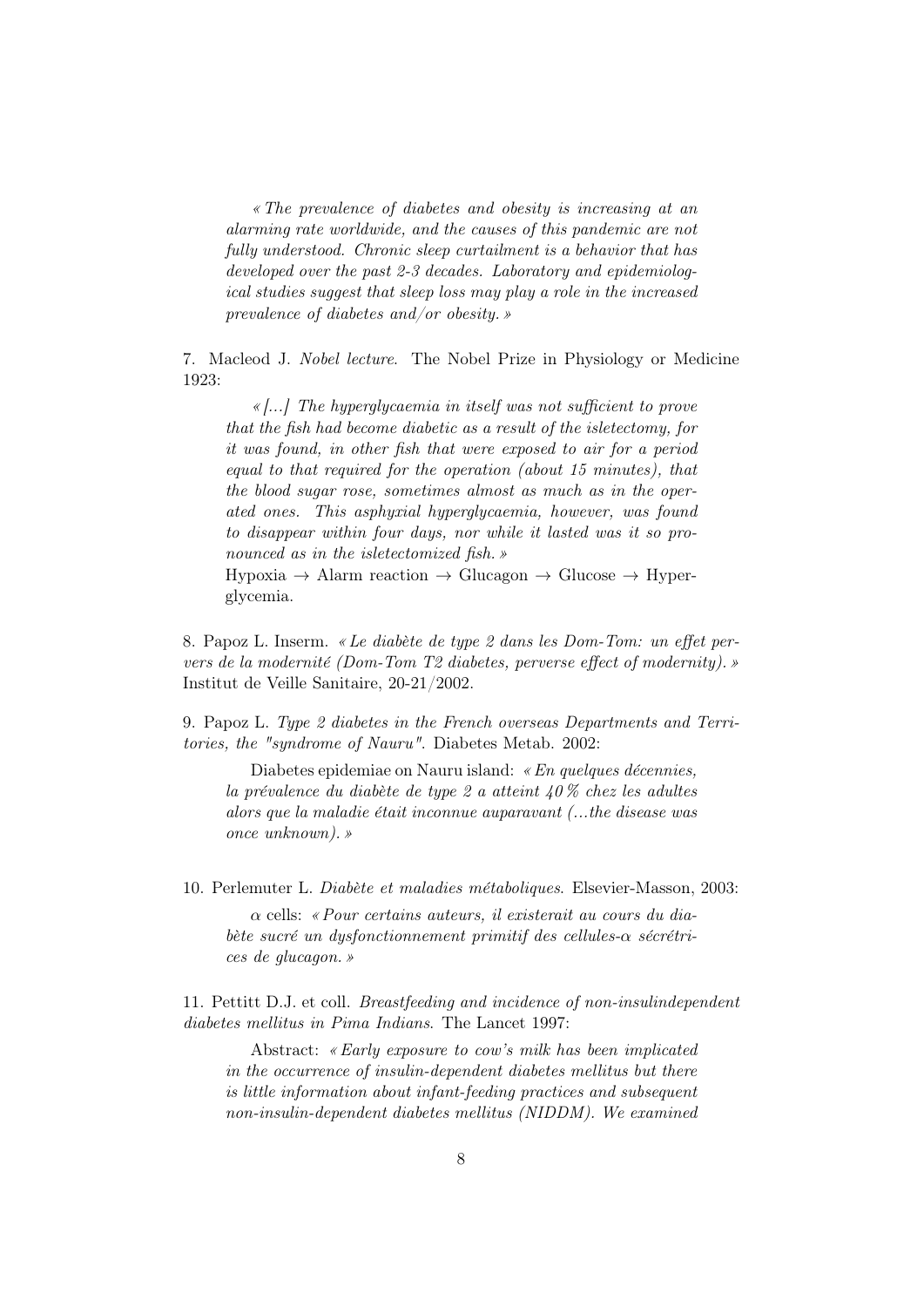the association between breastfeeding and NIDDM in a population with a high prevalence of this disorder, the Pima Indians. [...] Exclusive breastfeeding for the first 2 months of life is associated with a significantly lower rate of NIDDM in Pima indians. The increase in prevalence of diabetes in some populations may be due to the concomitant decrease in breastfeeding. »

12. Ponvert C. et coll. Immunologie fondamentale et immunopathologie. Édition Marketing, 1998.

13. Public Health Agency of Canada editions. Diabetes in Canada: Facts and figures from a public health perspective. 2011-12-15, [www.publichealth.](www.publichealth.gc.ca) [gc.ca](www.publichealth.gc.ca):

« From 1998/09 to 2008/09, the prevalence of diagnosed diabetes among Canadians increased by 70 %. The greatest relative increase in prevalence was seen in the 35 to 39 and 40 to 44 year age groups, where the proportion doubled.

The incidence of type 2 diabetes among Inuit, in whom the disease was once unknown, is also rising. For the Inuit, there is a much lower rate of diabetes and heart disease. However, their genetic profile does not appear to be more favourable than in other populations. The lower rates of heart disease may be attributable to protection from lifestyle factors, such as diet, that may override any genetic susceptibility.

Individuals with diabetes are over three times more likely to be hospitalized with cardiovascular disease than individuals without diabetes, 12 times more likely to be hospitalized with end-stage renal disease, and almost 20 times more likely to be hospitalized with non-traumatic lower limb amputations.

Diabetes is one of the most common chronic diseases among children and youth. Type 1 diabetes remains the main form of the disease in this population, but type 2 diabetes, historically viewed as an adult disease, has been on the rise globally in children and youth for the last two decades. An increase in type 1 diabetes has also been documented in different countries, but the reasons are not completely elucidated. Children and youth with type 1 diabetes are at a greater risk of life-threatening complications because they rely on daily doses of insulin. »

14. Razavi R. Sensory Neurons Control β-Cell Stress and Islet Inflammation in Autoimmune Diabetes. Cell 2006:

Abstract: « In type 1 diabetes, T cell-mediated death of pancreatic beta cells produces insulin deficiency. However, what attracts or restricts broadly autoreactive lymphocyte pools to the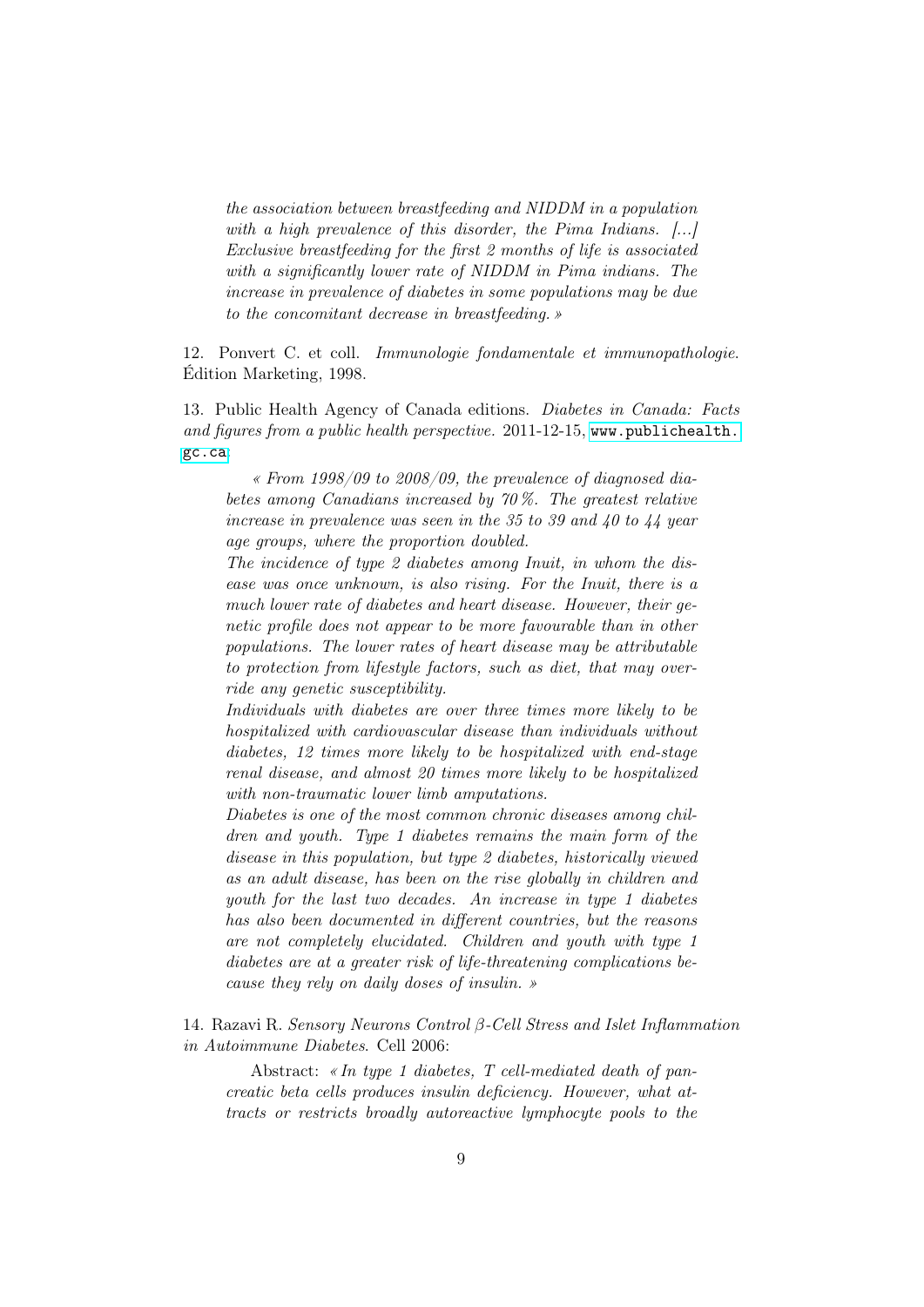pancreas remains unclear. We report that  $TRPV1(+)$  pancreatic sensory neurons control islet inflammation and insulin resistance. Eliminating these neurons in diabetes-prone NOD mice prevents insulitis and diabetes, despite systemic persistence of pathogenic T cell pools. Insulin resistance and beta cell stress of prediabetic NOD mice are prevented when  $TRPV1(+)$  neurons are eliminated  $\left\{ \ldots\right\}$ 

15. Reinberg A. Chronobiologie et chronothérapeutique. Flammarion 2003.

16. Selye H. The Stress of Life, Le Stress de la Vie. Gallimard, 1962, 1975.

17. Sguassero Y. Optimal duration of exclusive breastfeeding: RHL commentary (last revised: 28 March 2008). The WHO Reproductive Health Library; Geneva; World Health Organization.

This is not to prove and say that exclusive breastfeeding is a matter of life and death:

« [...] First, it has long been demonstrated that breastfed infants have different growth patterns compared with formula-fed infants. Secondly, recent research suggests that breastfeeding has positive long-term benefits, including possible protection against obesity and breast cancer.[...] According to the review findings, exclusive breastfeeding for six months and continued breastfeeding with safe, appropriate and adequate feeding is recommended as a global health policy in both developing and developed countries. »

« [...] For outcomes for which data are currently lacking, wellconducted randomized controlled trials are needed, except for 'infant mortality' because it would be very difficult to design ethically acceptable studies that include infant mortality as an outcome... » No comment!

« [...] Breastfeeding contributes to maternal health in the immediate postpartum period by helping the uterus to contract rapidly, thereby reducing blood loss. In the short term breastfeeding delays a woman's return to fertility, and in the long term it reduces the risk of cancers of the breast and ovary. » No comment!

18. Unger Roger H., Rolf Luft Award 2014. Glucagonocentric restructuring of diabetes: a pathophysiologic and therapeutic makeover. J. Clin. Invest., janvier 2012:

Abstract: « The hormone glucagon has long been dismissed as a minor contributor to metabolic disease. Here we propose that glucagon excess, rather than insulin deficiency, is the sine qua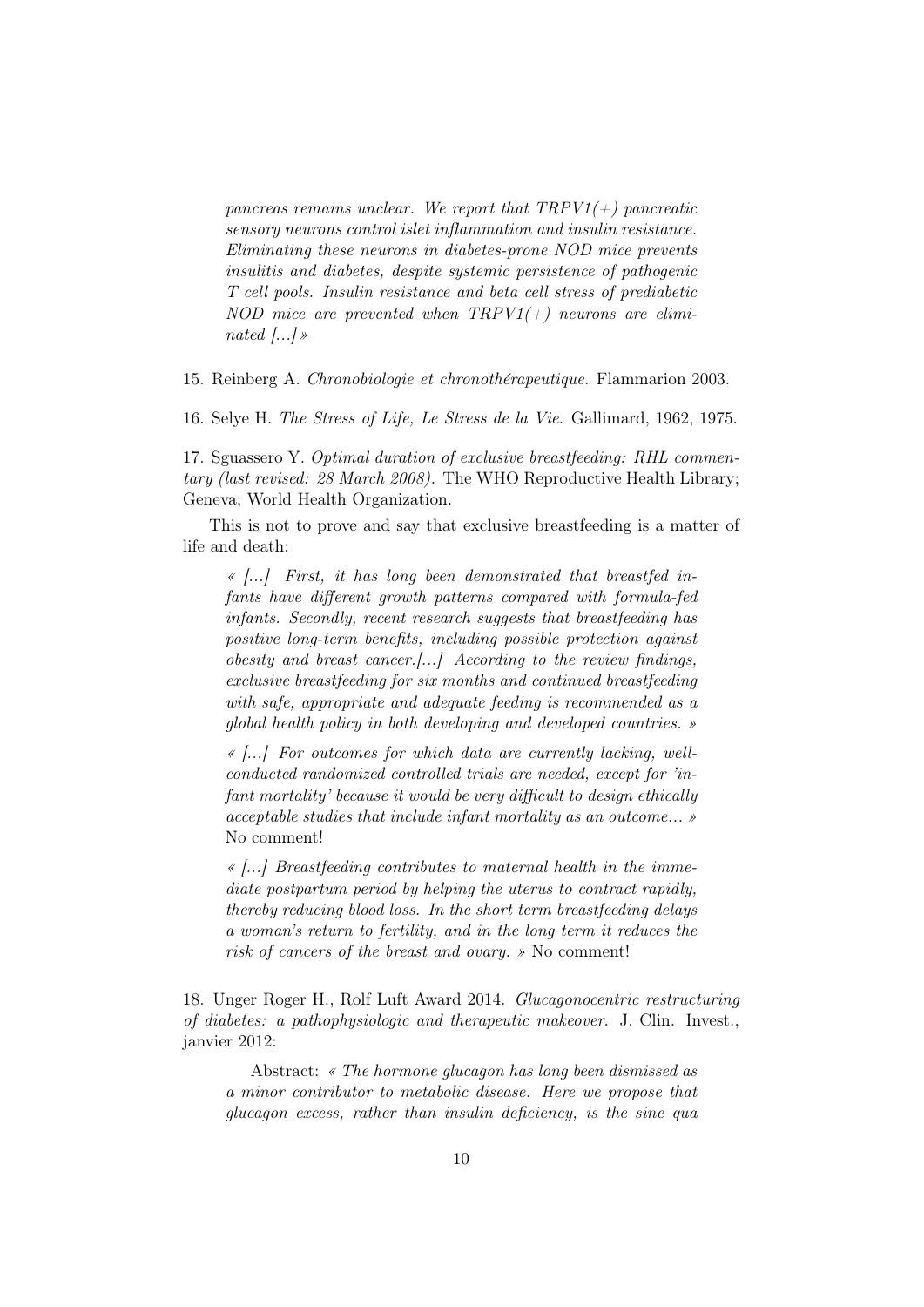non of diabetes. We base this on the following evidence:

a) Glucagon increases hepatic glucose and ketone production, catabolic features present in insulin deficiency;

b) Hyperglucagonemia is present in every form of poorly controlled diabetes;

c) The glucagon suppressors leptin and somatostatin suppress all catabolic manifestations of diabetes during total insulin deficiency;

d) Total β-cell destruction in glucagon receptor–null mice does not cause diabetes;

e) Perfusion of normal pancreas with anti-insulin serum causes marked hyperglucagonemia. »

« From this and other evidence, we conclude that glucoseresponsive  $\beta$ -cells normally regulate juxtaposed  $\alpha$ -cells and that without intraislet insulin, unregulated  $\alpha$ -cells hypersecrete glucagon, which directly causes the symptoms of diabetes. This indicates that glucagon suppression or inactivation may provide therapeutic advantages over insulin monotherapy. »

Rolf Luft Award 2014, Nobel Forum, Karolinska Institute, May 13th 2014. <http://ki.se/en/mmk/rolf-luft-award-2014>:

« Unger has studied the normal and abnormal physiology of the islets of Langerhans in an effort to understand the mechanisms that predispose to diabetes.

In 1959 he developed a radioimmunoassay (RIA) for glucagon and established that glucagon was a true hormone, that it originated in the pancreatic  $\alpha$ -cells, and that it was released in coordinated fashion with insulin to maintain glycemic control within the very narrow normal range.

In fact, Unger developed the first RIA for measuring a hormone and these studies were completed prior to the publication of an insulin RIA by Berson and Yalow (though Unger acknowledged their primacy in developing the method and generously held up his publication until their work could be published). These and subsequent studies revealed that diabetes is a bihormonal disease in which insufficiency of insulin is always associated with an excess of glucagon, which accounts for the hepatic overproduction of glucose and ketones in diabetes. Moreover in the absence of glucagon signaling, either due to somatostatin treatment or a glucagon receptor knockout, a complete deficiency of insulin production no longer causes hyperglycemia or ketosis.

Recent studies have explored the effect of leptin on glucose metabolism and established that leptin can improve diabetes in both Type 1 and Type 2 diabetes. The data further suggest that leptin lowers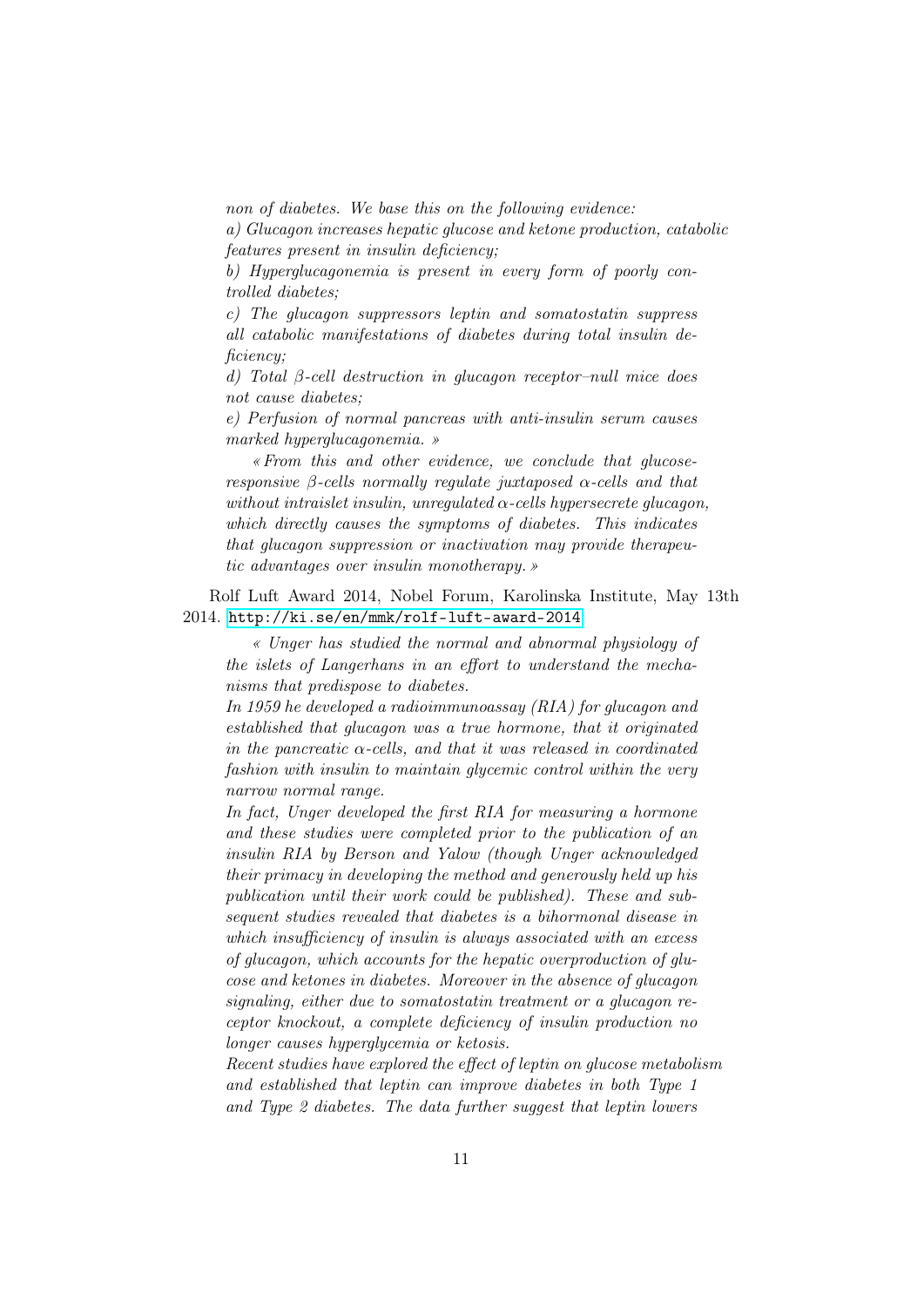blood glucose by inhibiting glucagon action. Unger is a giant in endocrinology and metabolism and an extremely worthy recipient of the Luft Prize. »

19. Wilhelm J.-M. Intérêt d'une approche chronobiologique du diabète de type 2. Annales de Médecine Interne, mars 2002.

20. WHO editions. Mental Health: new understanding, new ope. World health report 2001:

« Mental and physical health are two vital strands of life that are closely interwoven and deeply interdependent. Advances in neuroscience and behavioural medicine have shown that, like many physical illnesses, mental and behavioural disorders are the result of a complex interaction between biological, psychological and social factors.

Meanwhile, scientific evidence from the field of behavioural medicine has demonstrated a fundamental connection between mental and physical health -for instance, that depression predicts the occurrence of heart disease. Research shows that there are two main pathways through which mental and physical health mutually influence each other.

Physiological systems, such as neuroendocrine and immune functioning, are one such pathway. Anxious and depressed moods, for example, initiate a cascade of adverse changes in endocrine and immune functioning, and create increased susceptibility to a range of physical illnesses. »

21. WHO editions. Obesity and overweight. 2013-2015:

« Facing a double burden of disease: Many low- and middleincome countries are now facing a "double burden" of disease. While they continue to deal with the problems of infectious disease and under-nutrition, they are experiencing a rapid upsurge in noncommunicable disease risk factors such as obesity and overweight, particularly in urban settings.

It is not uncommon to find under-nutrition and obesity existing side-by-side within the same country, the same community and the same household. »

22. Yu Xu, PhD1 and all. Prevalence and Control of Diabetes in Chinese Adults. JAMA 2013; 310(9): 948-958:

Conclusions and relevance: «[...] The estimated prevalence of diabetes among a representative sample of Chinese adults was 11.6 % and the prevalence of prediabetes was 50.1 %. Projections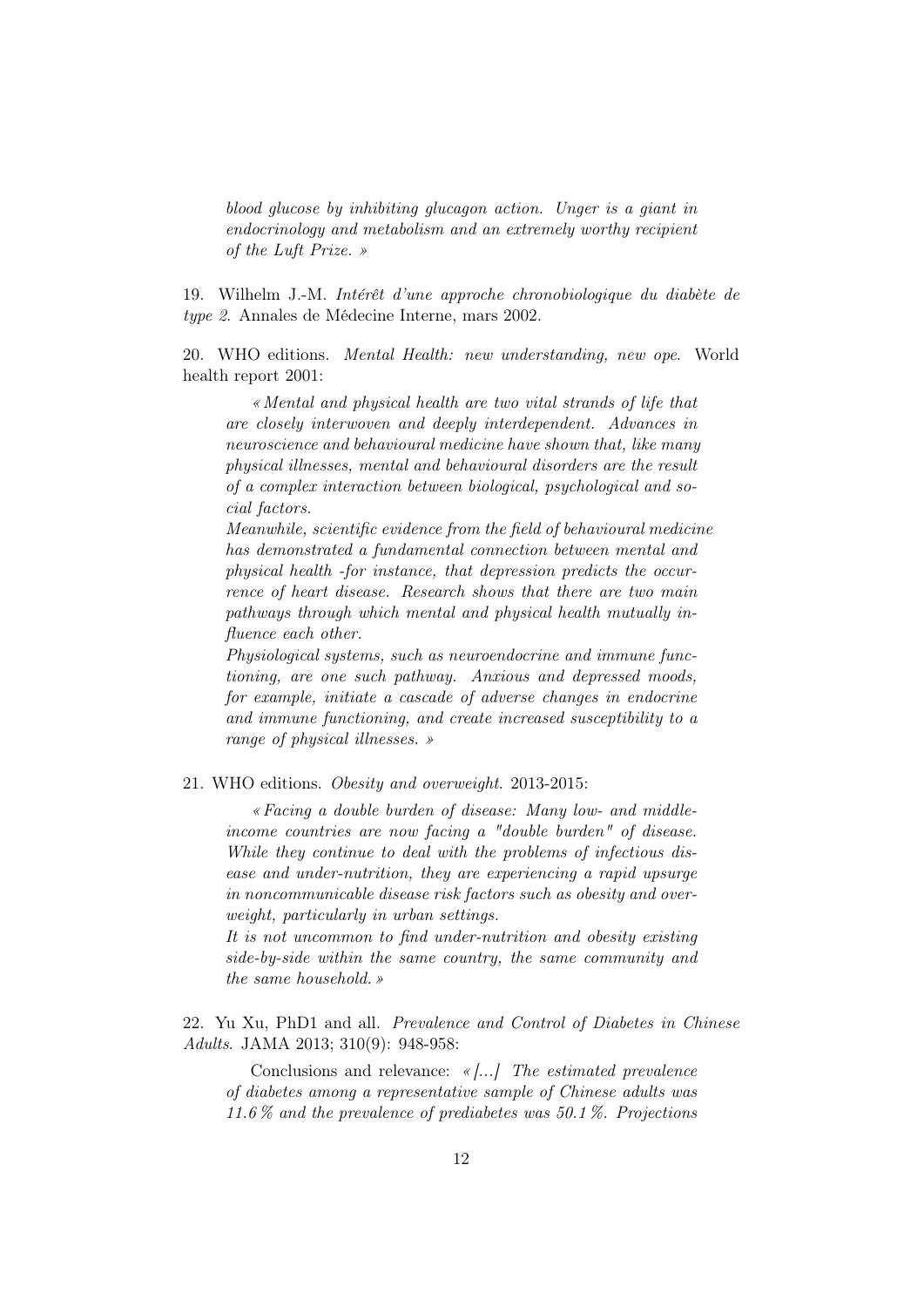based on sample weighting suggest this may represent up to 113.9 million Chinese adults with diabetes and 493.4 million with prediabetes. These findings indicate the importance of diabetes as a public health problem in China »

A dramatic epidemic after a recent massive rural exodus... Chinese medicine unable to fight this scourge.

23. Zollinger H. Abrégé d'Anatomie Pathologique. Tome 1 et 2, 1970-71: Glucose and experimental T1 diabetes: « An excess of glucose can destroy insulin-producing  $\beta$ -cells and can lead to diabetes. »

Diabetes and  $\alpha$ -cells: « The examination of the diabetic pancreas under the microscope shows abnormal proliferation of  $\alpha$ cells producing glucagon, a hyperglycemic hormone, normally 12  $\hat{a}$  15  $\alpha$ -cells/islet. This rule is valid even in cases where diabetes is treated. »

24. Témoins anonymes. Stress et diabète. Forum internet:

Un diabétique type 1: « Le stress intervient-il à ce point sur la glycémie ? Cet après midi je me suis disputé avec une personne pour des bricoles. 30 minutes après j'ai commencé à me sentir très mal, j'ai pris ma glycémie et j'étais à plus de 3,30 g/l alors qu'une heure trente avant j'étais à 1,60. »

Un diabétique type 1: « ... *Je suis traité avec une pompe à* insuline. En période de repos, vacances et weekends, mes bolus et besoins de base sont très faibles. Pendant la semaine au travail, mes glycémies sont anormalement très élevées. »

Une diabétique type 1: « J'ai toujours été persuadée que mon diabète s'est déclenché à l'âge de dix ans parce que j'avais perdu ma mère dans un horrible accident qui m'a marquée à vie à l'âge de quatre ans. »

Dr J.-M. Crabbé - Octobre 2014

« Tempête sur le diabète » is currently available:

<www.editions-academia.be> – [Order Book - web link](http://www.editions-academia.be/index.asp?navig=catalogue&obj=livre&no=44745)

<www.editions-harmattan.fr> – [Order Book - web link](http://www.editions-harmattan.fr/index.asp?navig=catalogue&obj=livre&no=44745)

<www.amazon.fr> – [Order Book - web link](https://tinyurl.com/nnun6nq)

Autographed book: [Mail](mailto:jmc-25@orange.fr)

Website:  $www.sitemed.fr - Approach by the Health on the Net$  $www.sitemed.fr - Approach by the Health on the Net$ Foundation.